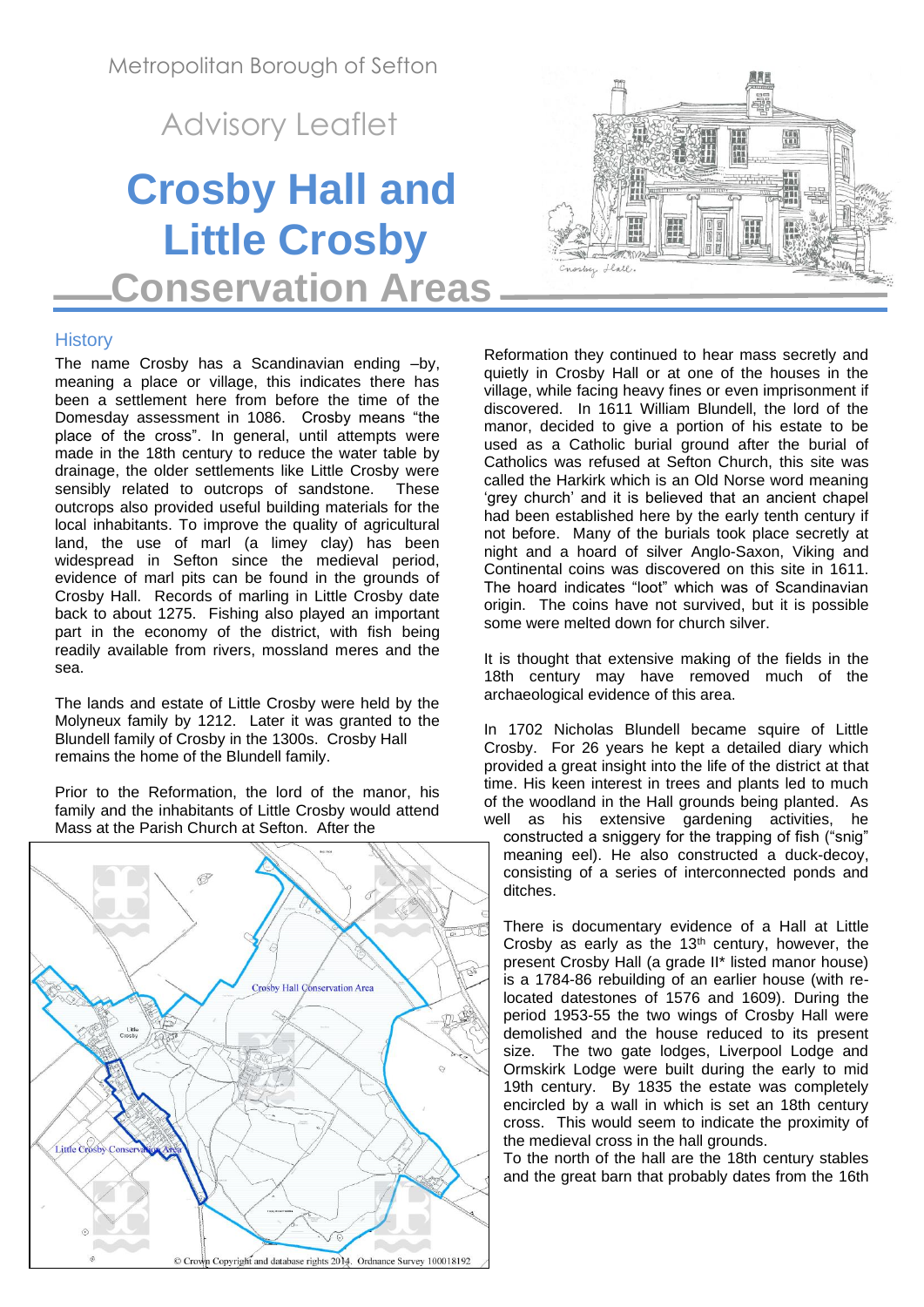century. These buildings were converted in the 1980s to a residential educational centre run by the Crosby Hall Educational Trust.

In the 17th and 18th centuries Little Crosby village was established as the estate village to Crosby Hall, a closeknit community that existed for most part on good terms with the lords of the manor. Many of the properties have remained relatively unchanged for the past few hundred years and the village retains much of its quaint charm. A few examples are the Smithy built in 1713, the village farmhouse with its attached cottage and barn, bearing the datestone 1669, and about half way through the village a low white cottage once known as the Priests' House (also called Ned Howerd's cottage), where in the 1700s Mass was secretly celebrated. The cross and well are sited in the village, the cross is restored and dated 1758 on the base of the shaft and the well is filled in. Much of the sandstone used for construction at Little Crosby was taken from the delph (quarry) at Delph Road, which in 1953 was filled in.

With the abolition of restrictions on Roman Catholic worship in the early 19th century, Catholics were encouraged to build places of worship. Plans for a new church in Little Crosby began in 1839, which resulted in the Roman Catholic Church of St Mary designed by a nineteenth century architect, Mathew Hadfield of Sheffield. It was consecrated in 1847 and is a fine example of the gothic style of architecture.

### **The Conservation Areas**

Little Crosby conservation area was designated in June 1974 and Crosby Hall conservation area in 1985.

Designation of the Crosby Hall conservation area was due not only to the importance of the Hall and its outbuildings but also its enclosed parkland, which has a considerable number of historic features. These include former boundary ditches of open fields, the site of the 10th century church called the 'Harkirk', medieval marl pits, medieval hill mounds, a medieval cross and a 17th century burial ground.

Collectively all the buildings in Little Crosby Village form a valuable group of similar scale, but of varied materials and style. It has a distinctive character derived from the grouping of brick or stone built cottages and farms unified by their extensive use of stone walling.

To the east of the village are the attractive trees of Church Wood and on the western side the buildings frame views of the open agricultural land beyond.

It is necessary to ensure alterations to the properties within these areas are carried out with the attention to detail and use of materials consistent with the listed status of the buildings and the group value of the conservation areas.

Designation of the two areas secures the relationship between the village and the Hall which has existed since medieval times.



Within the Conservation Areas, it is not the intention to prevent change but rather to ensure that any new development, alterations or extensions are in keeping with the character and that any harm is balanced against wider public benefits.

## **Additional Planning Powers**

Conservation Area status means that the Council possesses a number of statutory powers to safeguard against some changes. These are special planning controls which relate to specific works which would normally be considered 'permitted development', i.e. works which would not require planning consent.

Within the Conservation Area the following additional planning powers apply:-

## **If a building is a Listed Building additional special controls will also apply.**

- Any proposal involving the demolition of any building, wall or other structure within the Conservation Area (with minor exceptions) will require planning permission.
- Anyone wishing to cut down, top, lop or uproot a tree with a stem diameter of 75mm or greater measured at 1.5m above ground level must give the Local Planning Authority six weeks written notice of their intention to do so (a "Section 211 notice" under the Town and Country Planning Act 1990) subject to specific exemptions. Within this time the Authority may grant consent for the proposed work, or they may consider making a Tree Preservation Order. It is an offence to carry out tree works without permission.
- There are greater restrictions over 'permitted development' rights for the enlargement of dwellinghouses, and on the provision, alteration or improvement of outbuildings within their curtilage.
- Dormer windows will require planning permission, and in some cases, other changes to roofs and chimneys may require planning permission.
- Cladding of external walls in stone, artificial stone, pebble dash, render, timber, plastic or tiles is not permitted. The cladding of any part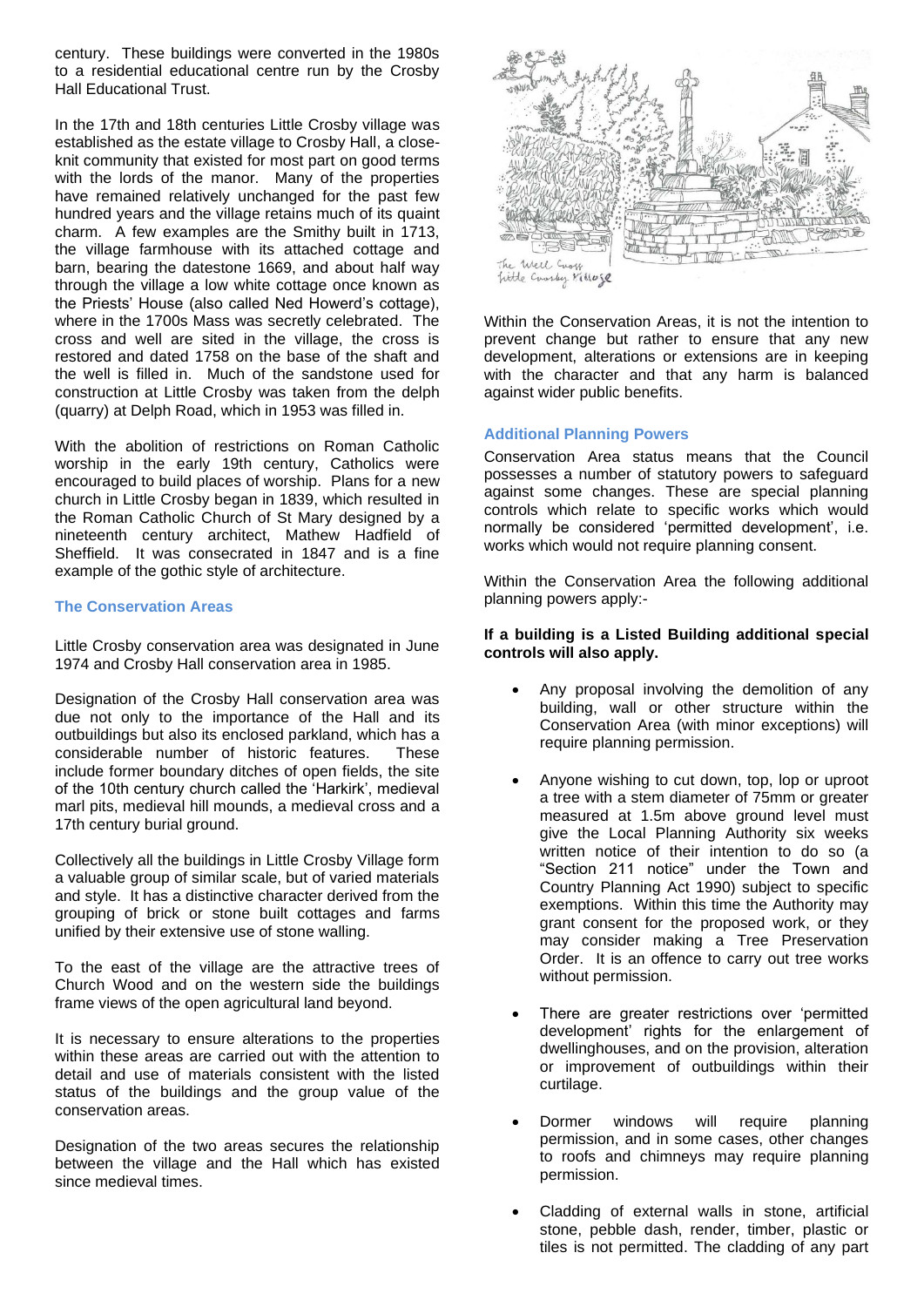of external walls would require planning permission.

- Planning permission is needed for satellite dishes where they are to be located on a chimney, wall or roof slope which faces onto a highway.
- Micro-generation (e.g. wind turbines/solar panels) installations will require planning permission in some cases.
- The Council has powers under the Act to require owners to carry out essential repair works to empty or partly occupied buildings in order to protect the fabric of buildings important to the conservation area.

For up to date advice on what needs planning permission go to [www.planningportal.gov.uk](http://www.planningportal.gov.uk/) In determining applications for the development of land and alterations or extensions to buildings within the Crosby Hall and Little Crosby Conservation Areas the Council will pay special regard to:-

- The overriding restriction on new development within the Green Belt. See Council's website for further details.
- The retention, replacement and restoration of historical details and features of the buildings and their gardens including boundary walls and landscaping.
- The design, materials and detail of extensions and alterations to existing buildings which will be expected to be in sympathy with the architectural and historic character of the building as a whole and to the setting of that building.
- The design of any new building (including form, massing, scale and materials) and its integration with its immediate surroundings and the special architectural and visual qualities of the Conservation Area.
- The retention and preservation of existing trees and the provision of further appropriate landscaping.
- The retention and enhancement of views into and out of the area, vistas within the area and the general character and appearance of the village scene and skyline.

# **Guidance Notes for planning applications and use of materials:**

#### **Pre-Application Advice**

You can request advice from Planning Services prior to submitting a formal application. In some cases we make a charge for this service. Forms are available on the Council's website.

#### **Planning applications**

A Heritage Statement will be needed to support your planning application. This should include an explanation of the heritage significance of the site and how the design takes account of this.

Outline applications will not usually be considered.

#### **Demolition**

The demolition or redevelopment of any building of individual or group value will not be permitted unless the Local Planning Authority is satisfied that the building cannot be used for any suitable purpose and it is not important enough to merit the costs involved in its preservation. Any consent to demolish would normally be conditional on the building not being demolished before a contract is made to carry out redevelopment. This redevelopment must be of a high standard of design and will normally be granted consent at the same time.

#### **Trees**

Anyone proposing to cut down or carry out work on a tree over 75mm in diameter measured at 1.5m above ground level is required to give the local planning authority six weeks prior notice (a "Section 211 notice" under the Town and Country Planning Act 1990). Within this time the Authority may grant consent for the proposed work, or they may consider making a Tree Preservation Order. It is an offence to carry out tree works without permission.

#### **New development on vacant sites**

Any new development should be conceived with the architectural character and scale of the area in mind. Early discussions with Planning Services are advised. The services of a qualified architect are strongly recommended.

#### **Conversion of existing buildings**

Where planning permission to convert buildings into new uses is sought, the new use and internal layout of the building should be carefully considered. Particular attention will be paid to plan form, the character of the building and its external appearance, the layout of gardens, car parking and the position of bin stores.

Every effort should be made to minimise external alterations, such as fire escapes and new windows (including dormer windows). Where external changes are required it should be made to a non-prominent elevation. Alterations or extensions should use carefully chosen materials that match or complement the building. Again, the services of a qualified architect are strongly recommended.